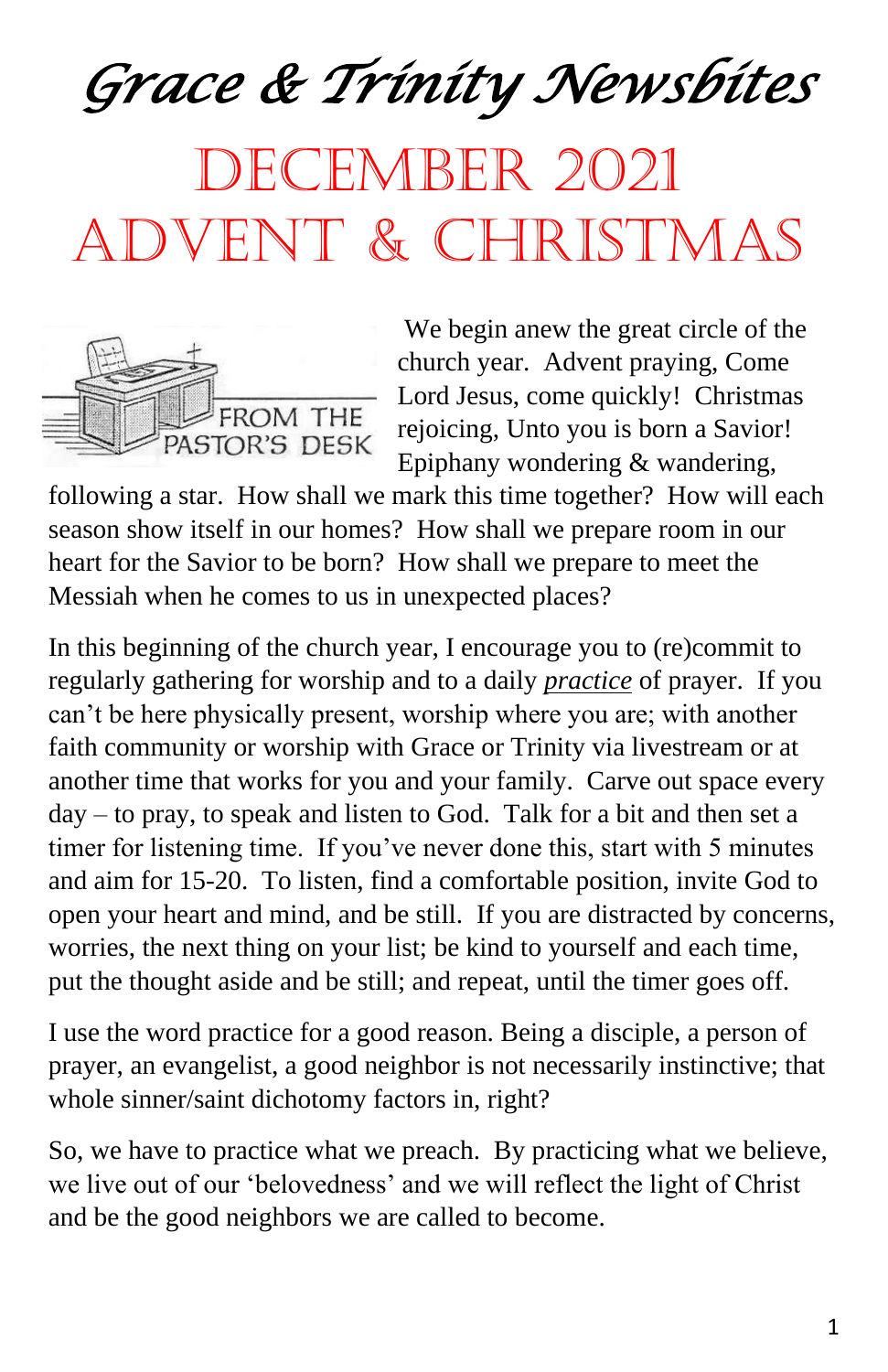And I hope that practicing will be a joy for you. I think the world needs some joy right now. I hope too that the plans we have made and are making for Advent and Christmas will be a source of joy. Times for fellowship, fun, service, worship, singing; all ages together. I hope you will be able to come on Wednesday nights for supper, some learning time, conversation and services led mostly by our children and youth. They will be engaging and thoughtful ways to engage a story we all know well. Here's the thing with the Biblical story, the story of God's amazing love for us, there is always something new to hear, see, learn. The Living Nativity on Main St. is a wonderful way to share the story – the real story of Christmas. Let's tell the Story! There's nothing wrong with Santa, but we get to share Jesus. I hope that you will take part in this. It's one of the most fun, interesting and easy ways to be an evangelist that I know. Don't miss out.

We'll end the Christmas season with the 1<sup>st</sup> Wednesday in January at Trinity. It's still in the planning stages, but again, this one will be for all ages before we get back on track with Christian Ed classes for our elementary and junior high students.

Then in 2022 we are engaging in a great experiment, a first for us, but not new for congregations around the country. We are going to alternate, by month, where we do which service. So, still 2 services, Saturday evening and Sunday morning. Odd months we will be at Trinity on Saturday and Grace on Sunday. Even months we will be at Grace on Saturday and Trinity on Sunday. When there are 5<sup>th</sup> Saturdays/Sundays there will be different schedules. You will be receiving both an  $8\frac{1}{2}$  by 11 sheet with the months and times of service and a smaller card to help keep track of where we are when. It's a change, so that's hard; but really, not impossible. If we enter into it with a desire to make it work, it will work.

May a holy Advent lead to a Joyous Christmas. Traveling mercies,

Pr. Priscilla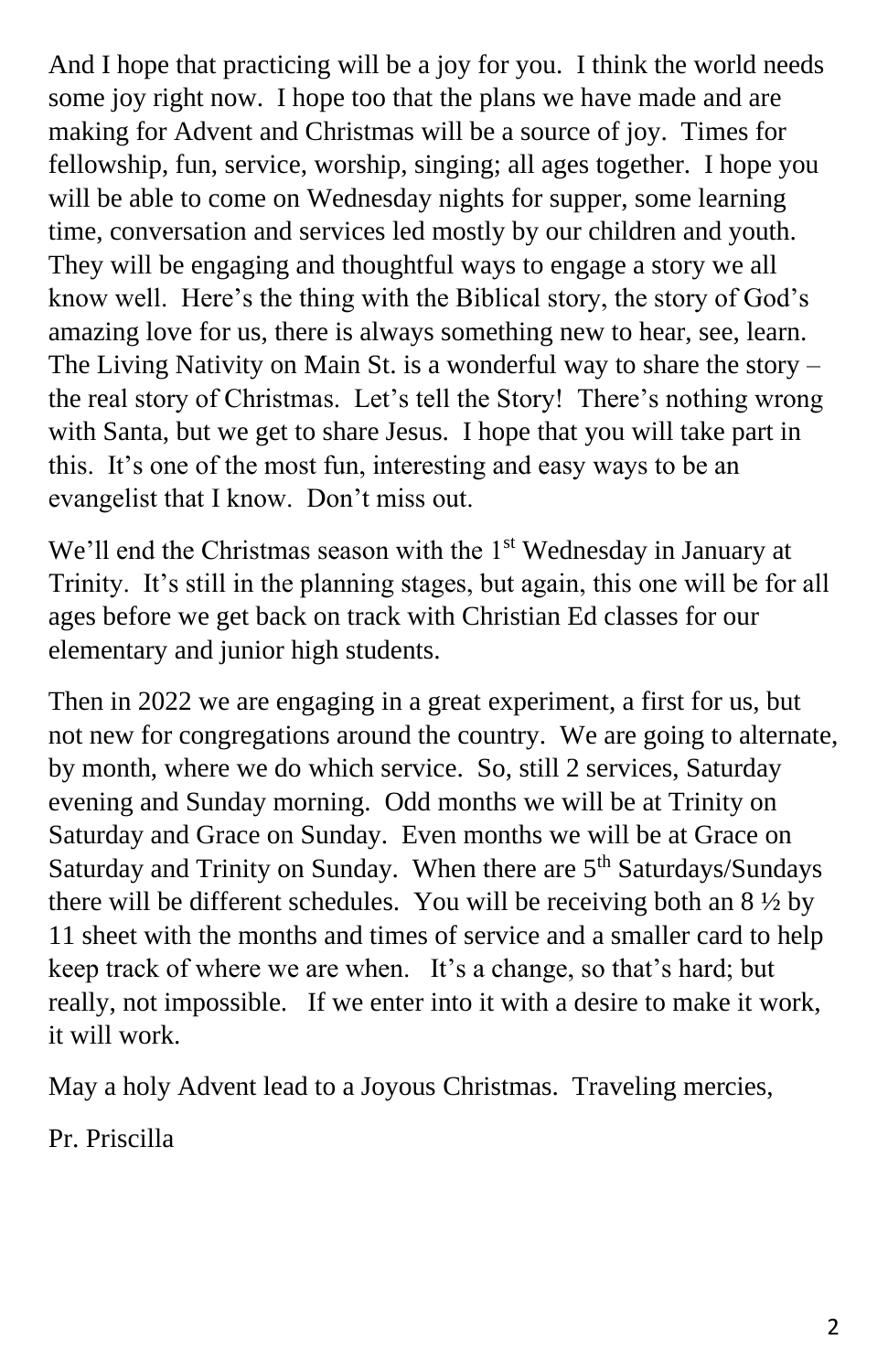Here are two resources –

the Great Plains UMC link is for prayer practices;

the NE Synod link is for a Thanksgiving Eve service at 7 PM on November 24.

<https://www.greatplainsumc.org/prayerlife>

<https://nebraskasynod.org/event/thanksgiving-eve-worship-service/>

There will be Advent devotionals available the first week of December as well as a list of online resources.

Two Advent ideas that might be appealing -

1. Acts of kindness - The idea is to set up an empty manger - it could be wood, or a box or even a bowl or plate - in a prominent place in your home. Have some hay available - which could be strips of paper or the real thing. Each day members of your household add 'hay' to the manger - one piece for each act of kindness. By Christmas there will be a bed prepared for Jesus. Add the hay without telling anyone - and by Christmas see how many acts of kindness (good deeds) have been done.

2. Set up a large box or tote somewhere in your home. Each day of Advent place in it a gently used item that you can give away. Clothes, toys, household items that you have but don't use or don't really need. Or each day put a food item in it, maybe items for a Christmas or New Year's dinner. Give to a family in need at Christmas. Or add baby items or choice another category. The idea being to exercise your generosity muscles.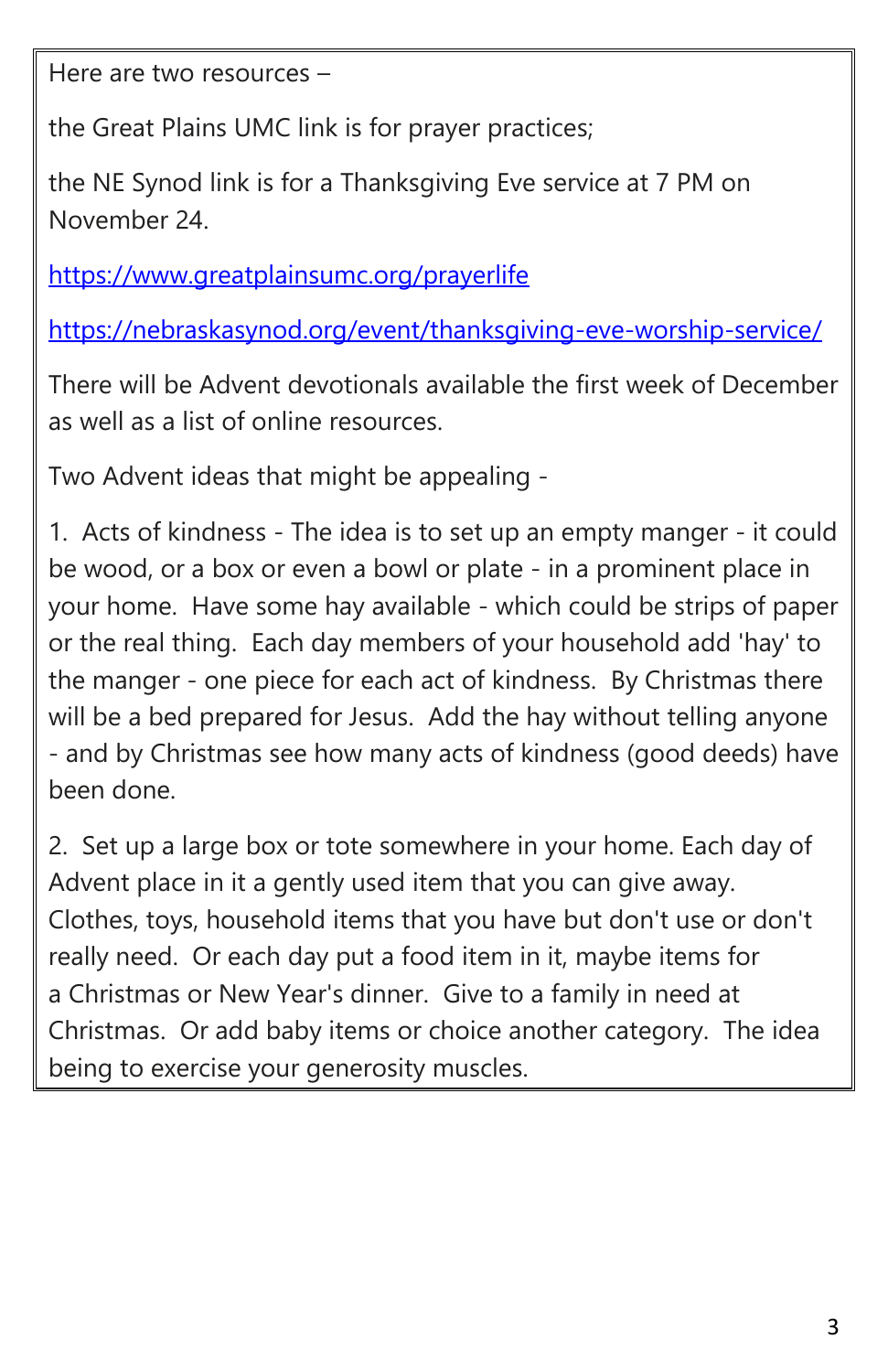**Advent 1:** Saturday & Sunday, Nov.27 & 28 – Hanging of the Greens Wednesday, December 1 – Advent Supper 5:00 p.m. to 6:00 p.m. & Service 6:15 p.m. to 6:45 p.m. at Grace Friday, December 3 – Men's Breakfast at Grace 6:30 a.m. **Advent 2:** Saturday & Sunday, Dec. 4 & 5 Wednesday, December 8 – Advent Supper 5:00 p.m. to 6:00 p.m. & Service 6:15 p.m. to 6:45 p.m. at Grace Friday, December 10 – Men's Breakfast at Grace 6:30 a.m. **Advent 3:** Saturday & Sunday, Dec. 11 & 12 Wednesday, December 15 – Advent Supper 5:00 p.m. to 6:00 p.m. & Service 6:15 p.m. to 6:45 p.m. at Grace Friday, December 17 – Men's Breakfast at Grace 6:30 a.m. **Advent 4:** Saturday & Sunday, Dec. 18 & 19 Wednesday, December 22 – Advent Supper 5:00 p.m. to 6:00 p.m. & Service 6:15 p.m. to 6:45 p.m. at Grace **Christmas Eve Services:** Grace – 2:00 p.m. Grace (Candlelight)  $-5:00$  p.m. Trinity (Candlelight)  $-7:00$  p.m. **Sunday, December 26:** Carols and Communion. Fellowship in the parsonage after service.

**Grace/Trinity are coordinating the Living Nativity on Main St**. that will take place on Tuesday, Dec. 7 from 5p-7p. We are in need of volunteers, young and old, to help bring our nativity to life! The Living Nativity on Main St on December 7 is a great way to put our faith on display. Santa will be across the street, but we get to 'tell' the real story of Christmas. Why not get a few friends, or some extended family and sign up to do a shift together? All ages can participate and only standing or sitting is required. Weather permitting, it would be lovely to have a 'real' baby Jesus. Otherwise a nice life-like newborn baby doll would be useful to have; anyone have one?

**We have 30-minute slots available ad are in need of 10 people each session, 5p-5:30p, 5:30p-6p, 6p-6:30p, 6:30p-7p. Please plan to arrive 5-10 minutes early to get set up.**

If you are able to help, please call or email either church office. Thank you!!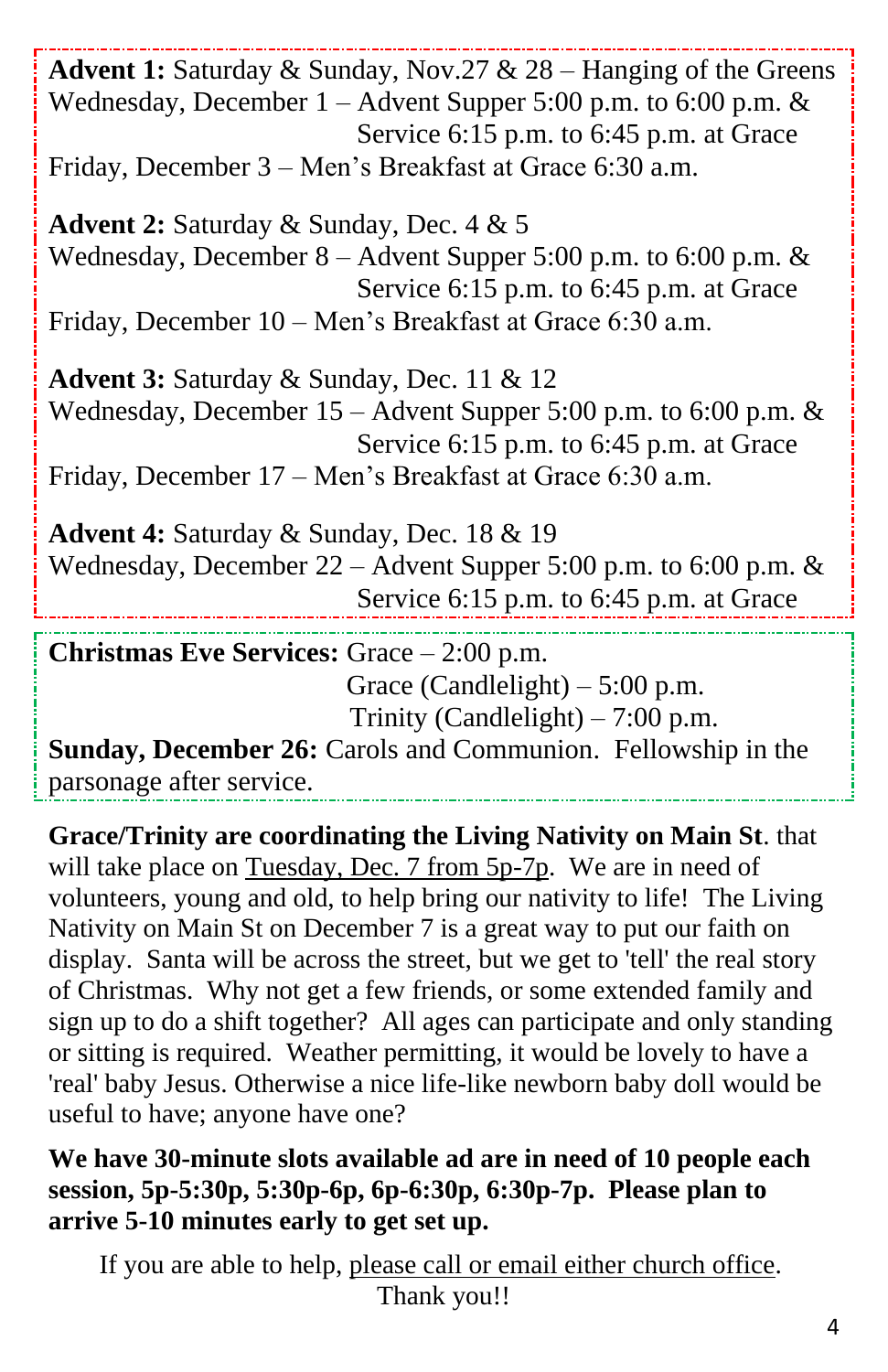The Heavenly Hens

present

Δ

Christmas Holley **Wisner-Pilger Fine Arts Theater** Sunday December 12th - 2 pm



Free Will offering to go towards Children's boots & mittens

**It's time for the 2021 Salvation Army Bell Campaign**.



This year Grace & Trinity share a weekend and we will need volunteers on Friday, December 17 (Bomgaars & Dollar Fresh) and Saturday, December 18 (Graybeal's & Lincoln Street Market).

Please call and/or leave a message with the church offices to sign-up.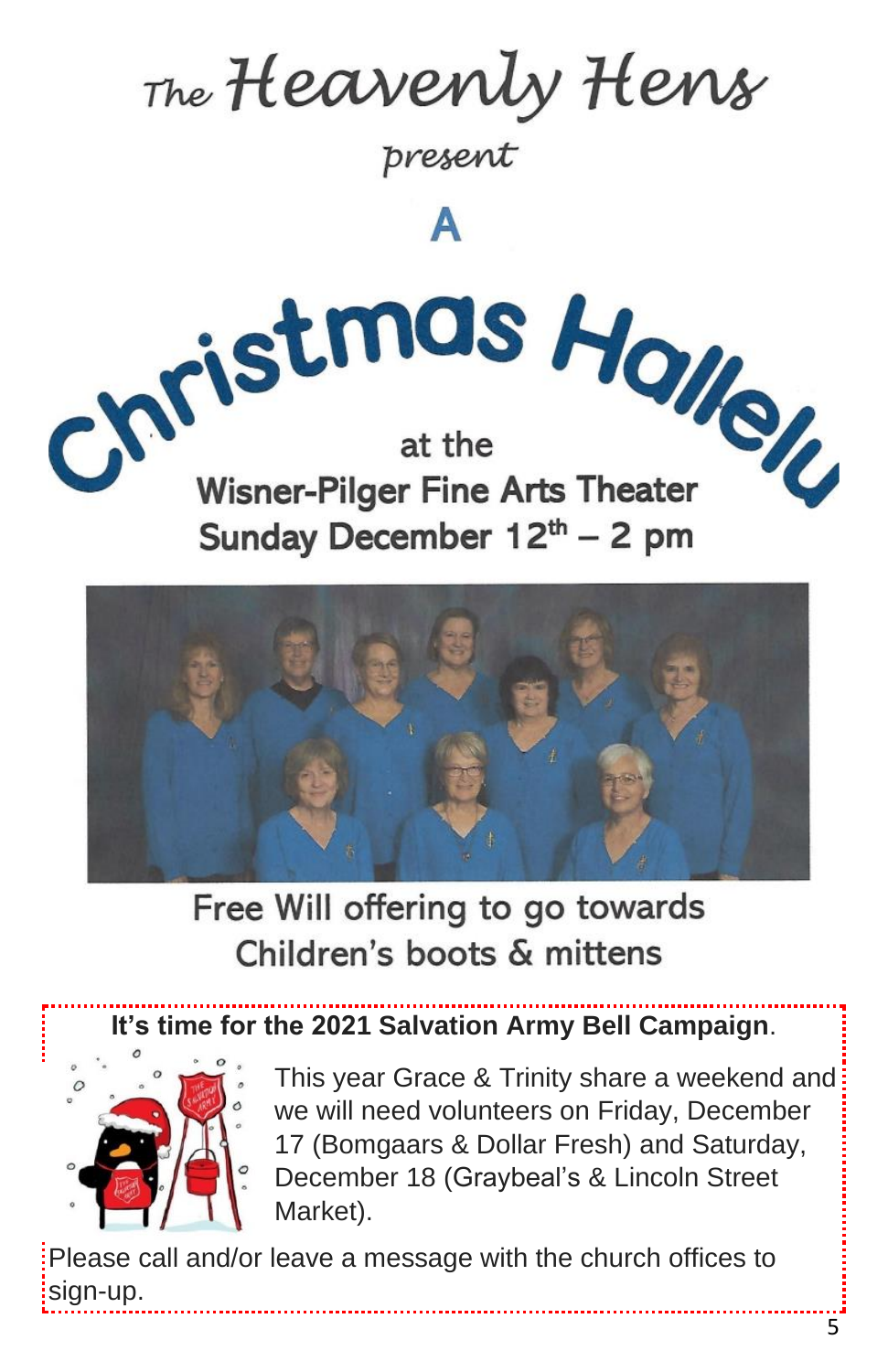**In Our Prayers this Week:**

# **To see an updated list please contact the office.**

**Continued Prayer for those who have experienced a death since the last newsletter:**

# **To see an updated list please contact the office.**

# Trinity News.

## **December Birthdays & Anniversaries To see an updated list please contact the office.**

#### **Trinity Church UMC/UCC - Council Meeting 10/27/21**

The Leadership Council met on October 27, 2021, at 7 p.m. Present were Pastor Pricilla Hukki, Steve Blocher, Terry Nelson, Barb Schroedter, Jim Summers and Brenda Larson.

Pastor Hukki opened the meeting in prayer and agenda items were reviewed. The minutes of Sept. 15 and Sept. 29, 2021 were reviewed. Barb Schroedter moved to approve the minutes as amended. Jim Summers  $2<sup>nd</sup>$  the motion, the motion carried.

**Treasurer's Report:** The Treasurer's Report was reviewed and discussed.

Jim Summers made a motion to approve the General Fund and the Dewitts Accounts. Brenda Larson  $2<sup>nd</sup>$  the motion. The motion carried.

#### **Presidents Report/Pastors Report:**

Questions/concerns addressed to the council regarding the donation from the annual church dinner to the community playground was discussed. Suggestions on better communication in the future was also discussed.

#### **Reports/concerns/action items:**

a. **Maintenance/property**- Pastor will leave a note for missing motion light bulbs. There are excessive flies and wasps in the building. Terry Nelson will get some type of bombing devices to help with this.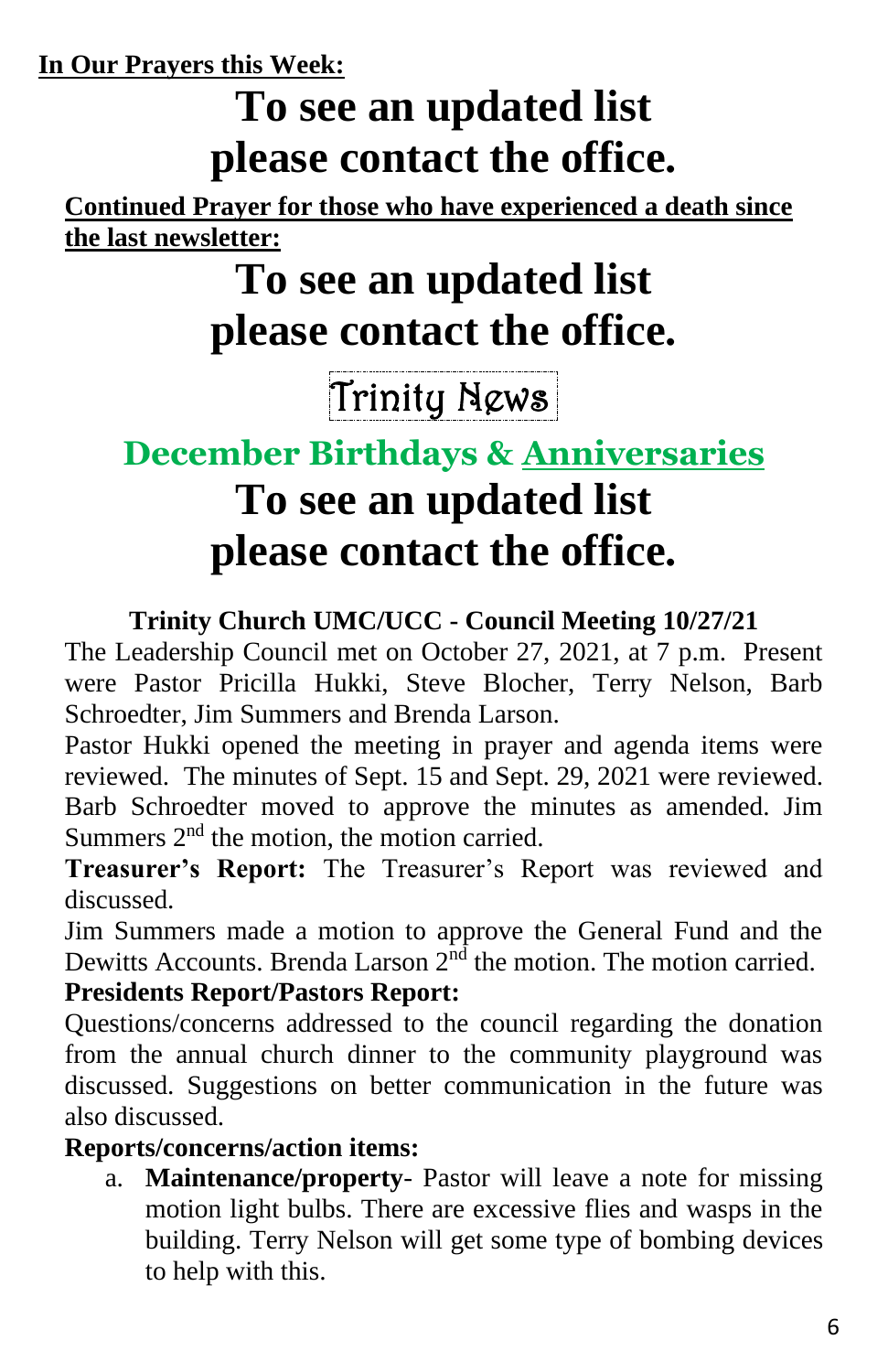- **b. Worship**
- c. **Education –** kids will lead the advent services starting Dec. 1 st .

#### **d. Outreach**

#### **e. Other**

Discussion was held on Mission moments; most likely held monthly. This is an opportunity for open discussion and is to be held after church services, as part of coffee hour. Any questions can be brought up from the congregation and discussed.

#### **Old Business:**

- The Annual church dinner grossed approximately \$7325.00, with expenses approximately \$2500.00 with a profit of \$4900.00.
- Other discussions:
	- o **Advent Services –** Wednesdays @ 5:30
	- o **Men's Breakfast –** Fridays @ Grace 6:30 am
	- o **Christmas eve:** 2:00 & 5:00 at Grace 7:00PM @ **Trinity**
	- o **Lent/Easter –** Trinity will host Lenten Services
	- o **Continuing Agreement –** Pastor will speak to Chad Englemeier about a formal "yoked parish"

#### **New Business:**

- Discussion of the Council Members and what positions we will need to fill was discussed. New members will be needed to replace Kathi Sherwood & Jim Summers. A slate of (9) people on the Leadership Council would be ideal. Some names were discussed, and Terry Nelson will approach those individuals.
- The possibility of an intern to assist with both Grace and Trinity was discussed. Applications are online. This will be discussed at the annual meeting after our budget is determined. Discussion was also held to contribute to this from our designated funds.
- The 2021-2022 Budget was discussed in detail. The estimated income of \$65,000 and estimated expenses of \$71,658, with a net loss of \$6660.00.
- Jim Summers moved to accept the proposed budget to present at the annual meeting. Barb Schroedter 2nd the motion. The motion carried.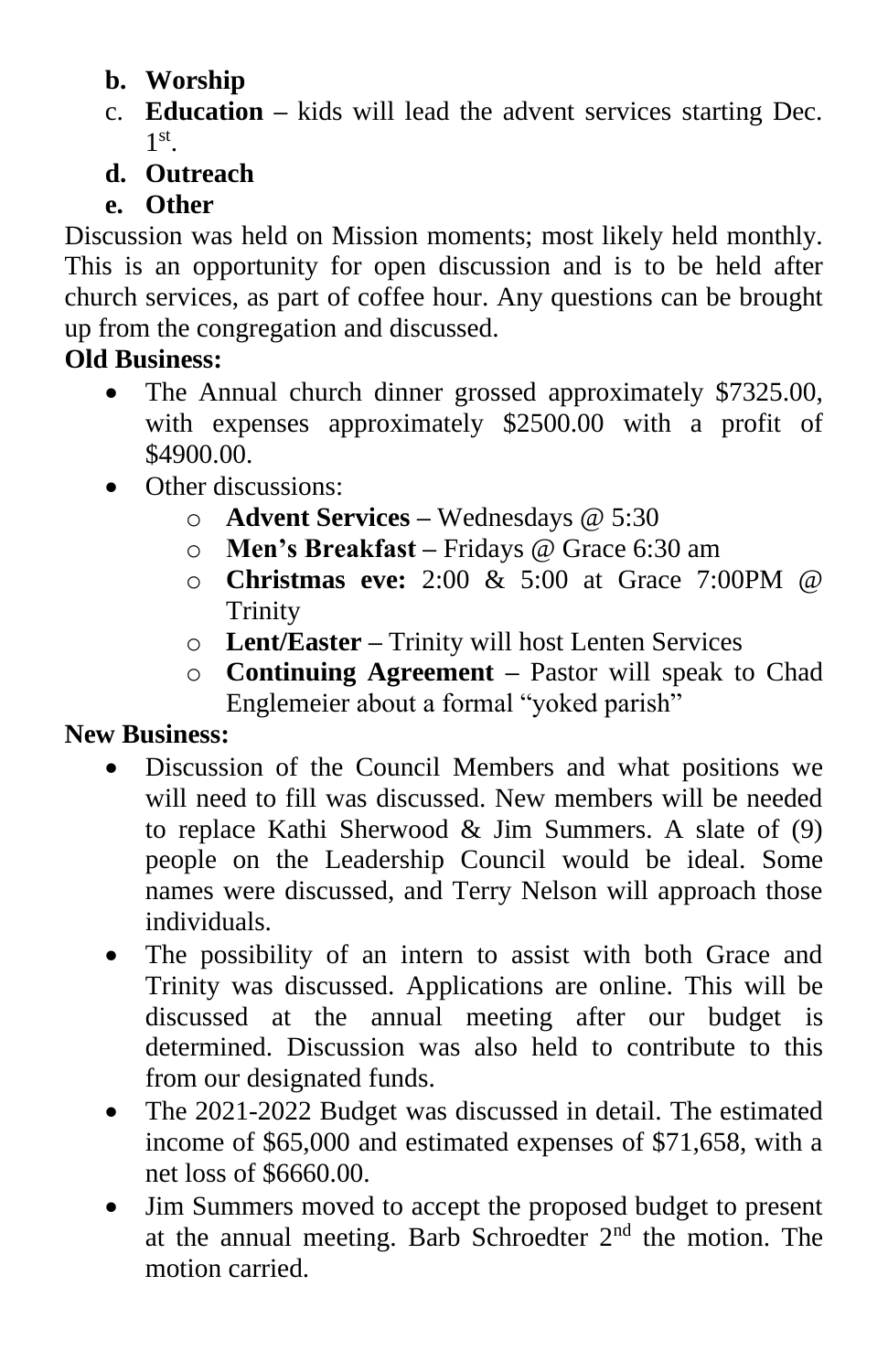• Discussion was held on Apportionments. Jim Summers moved to pay apportionments for 2021 in full. Terry Nelson  $2<sup>nd</sup>$  the motion. The motion carried.

The meeting was closed in prayer. Brenda Larson – Council Secretary

| Trinity – Financial Report – General Fund                              |                                    |
|------------------------------------------------------------------------|------------------------------------|
| <b>October</b><br>To see an updated list<br>please contact the office. | Jan-October 2021 Year to Date<br>٠ |

Grace News

**December Birthdays & Anniversaries**

## **To see an updated list please contact the office.**

Card of Thanks:

The family of Tom Thomas wishes to express our sincere appreciation for all the beautiful cards, the comforting messages, the visits, and most of all for the many prayers on our behalf during Tom's sudden illness and death.

Thank you to Pastor Priscilla for her visits and for choosing scripture readings that offered hope and healing.

Thank you to the church for providing food for our family and desserts for the visitation.

It is times like these that we become more keenly aware of how much we need and depend on our church family. Thank you for all you have done for us. God Bless You.

Sincerely, Mary Thomas Tammi & Chad Kurmel, Jensen, and Abbey Tawni & Randy Erickson, Hannah, and Lindsey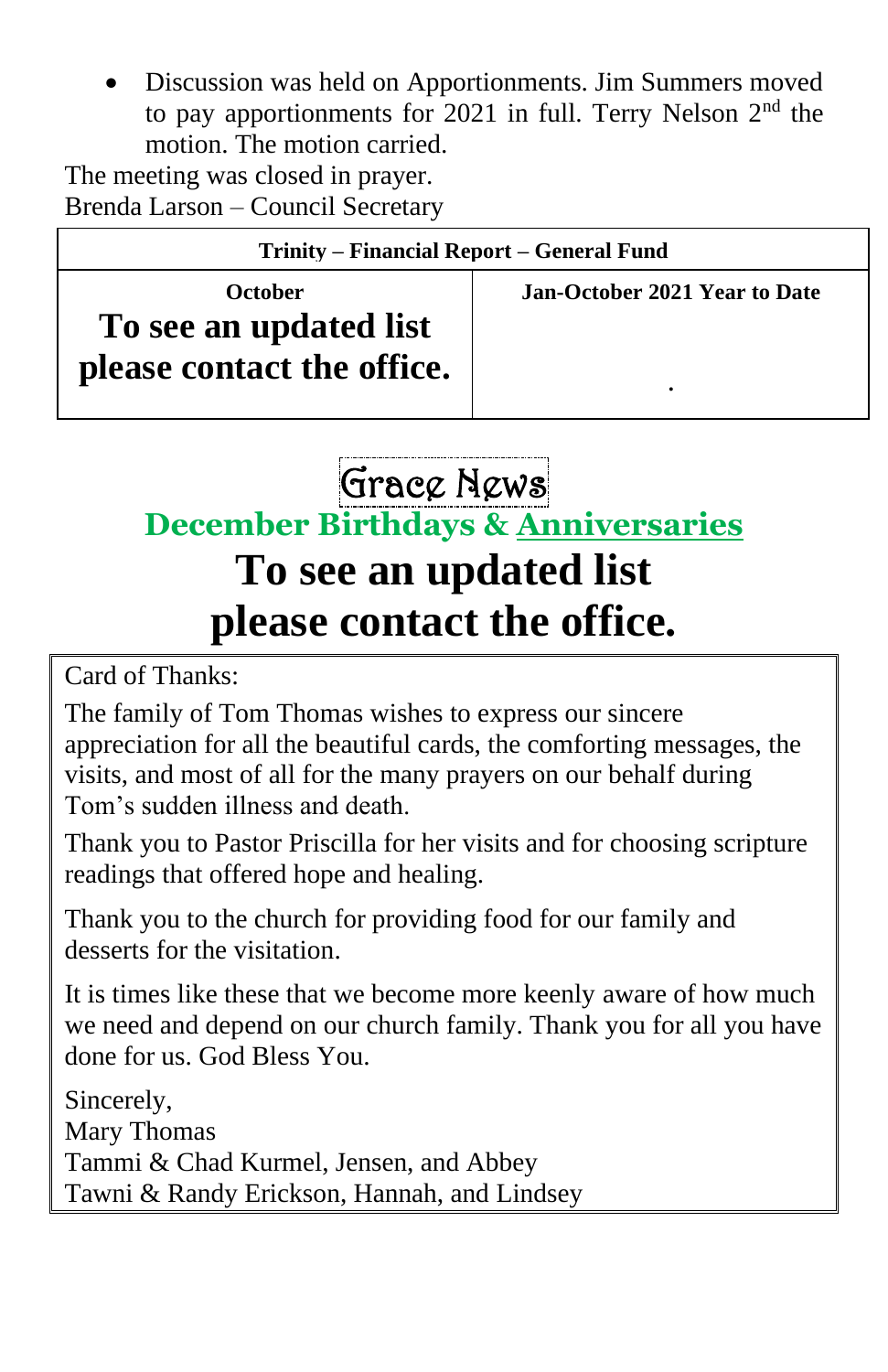#### **Grace Quilters are in need of twin, queen, king flat sheets. Any & All Colors.**

No matter what happens, always be thankful, for this is God's will for you who belong to Christ Jesus. 1 Thes 5:18

Friendship Circle - November 8, 2021 The November meeting of Friendship Circle met in the Parish Hall at 5:30. In attendance were: Linda Lofgren, Nancy Petersen, Sandy Boots, Ruth Maresh, Mary Vander Pol, Pastor Priscilla Hukki, Vicki Furchert and Mary Thomas.

Vicki led the devotion with verses about Thankfulness, Thankful Hearts, Daily Gratitude, and the Family of God. Each of us were provided with a daily devotion sheet listing Bible Verses pertaining to those themes.

When it was time for the business portion of our meeting, we began by discussing our recent Drive Through Lasagna Dinner. Members shared the pros and cons of the event and possible changes for next year. Mary Vander Pol reported that 280 meals were packed and she had collected 268 tickets. Three Thrivent cards had been used for advertising and meal supplies. After expenses, we enjoyed a nice profit. Looking ahead to next year, there were a couple of suggestions made. One was that we might consider raising the price for the meal from \$8 to \$10. The other was that we would look for a different option to take the place of the bread stick. The bread sticks we used did not stay soft so we'll look for an alternative bread roll for next year.

Vicki and Linda had come prepared with Thanksgiving cards for us to sign. We will be sending them out to our special friends and also to those who had volunteered their time to help with our Lasagna Supper.

Mary Thomas brought an example of the ornament that we will be sending out to our special friends in December. With the threat of COVID still in our midst, we will forego caroling and visiting at the nursing homes and assisted care facilities again this year. We will make sure our people are remembered with a special card and gift. Mary will be preparing those for delivery.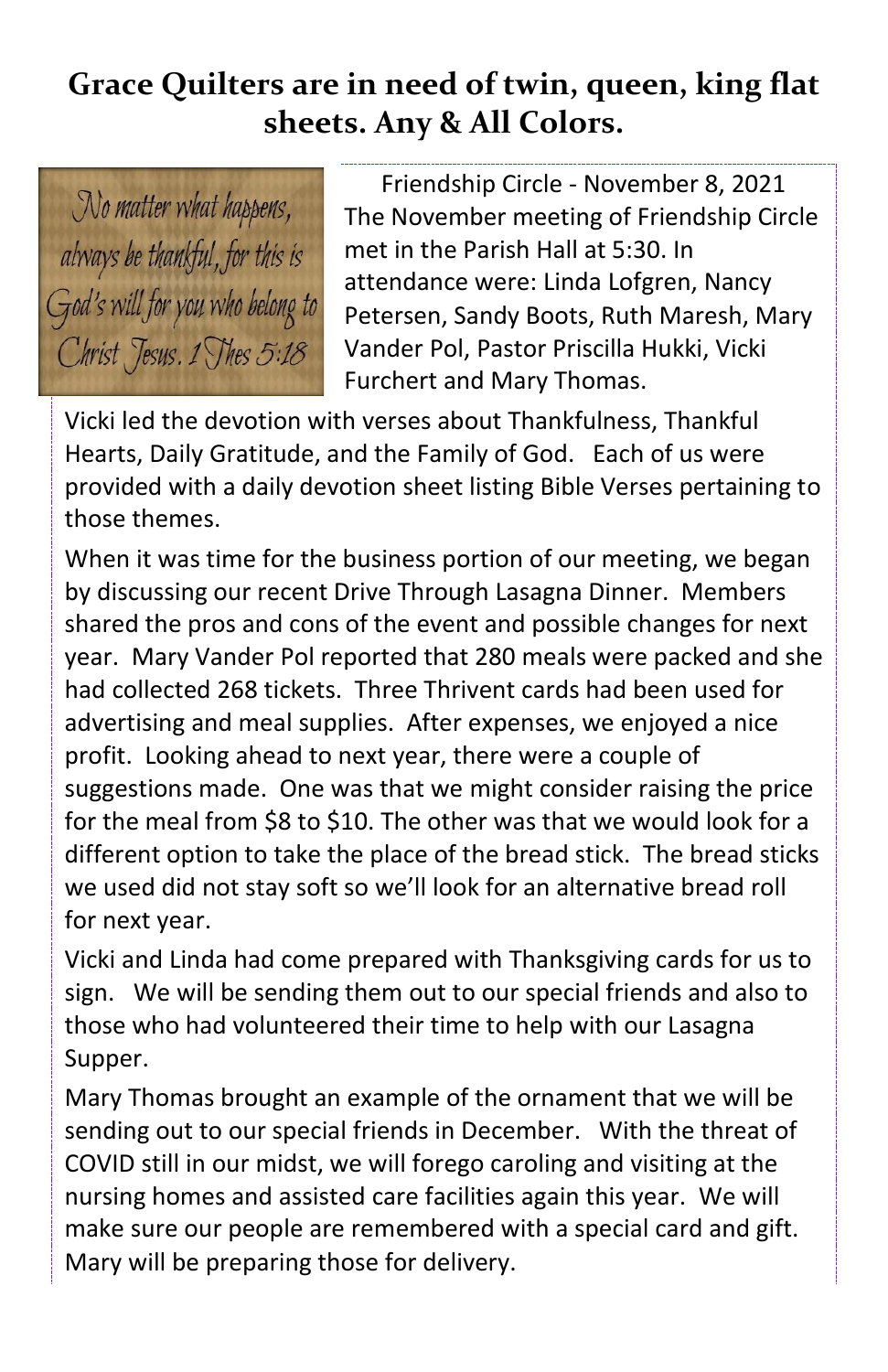To celebrate our shared church life with Trinity, we will be inviting women from both churches to attend a brunch at the Uptown Café on Sunday, December 5 at 10:30. Some of our homebound special friends will be visited that day also.

There will be no December meeting as that is when we will have our Brunch. We do not meet in January or February so our next meeting will be March 14, 2022.

The meeting was adjourned and Mary Vander Pol served a delicious pumpkin roll dessert.

Respectfully submitted, Mary A. Thomas, Secretary

With Christmas drawing near, an invitation is being extended to the women of Grace and Trinity to join in celebrating another year of sharing our church life together. Sunday, December 5, let's gather for Brunch at the Uptown Café at 10:30 am. (breakfast off the menu) Following Brunch, those who would like to go to the Stitch Quilt Guild Christmas Tour of Homes will be welcome to join in on that event.

Stitch Quilt Guild Christmas Tour of Homes Sunday December 5th from 1:30pm to 4pm in West Point & Wisner. Tickets can be purchased for \$15 at Creative Notions or at the door.

We will be remembering our Special Friends in December, too. At this time, it doesn't appear that we will be able to visit those in the nursing homes or assisted care facilities. We will deliver a small gift ornament and card to be put in their mailbox or brought to their room. Our special friends who are homebound or have recently lost a loved one, will have their card and gift delivered to their home. We hope you will be able to attend. As a courtesy to Renee at the Uptown, we would like to have your RSVP by December 2.

Please RSVP to Mary Thomas:

Grace Lutheran Church

Council Minutes October 19, 2021 (pending council approval) The meeting was called to order at 5:30 pm by President Bob Wilson. Other council members present: Kathy Mahannah, Lynn Stofferahn, Melissa Nielsen, Pam Petersen, and Todd Kuxhausen. Pastor Hukki was not in attendance.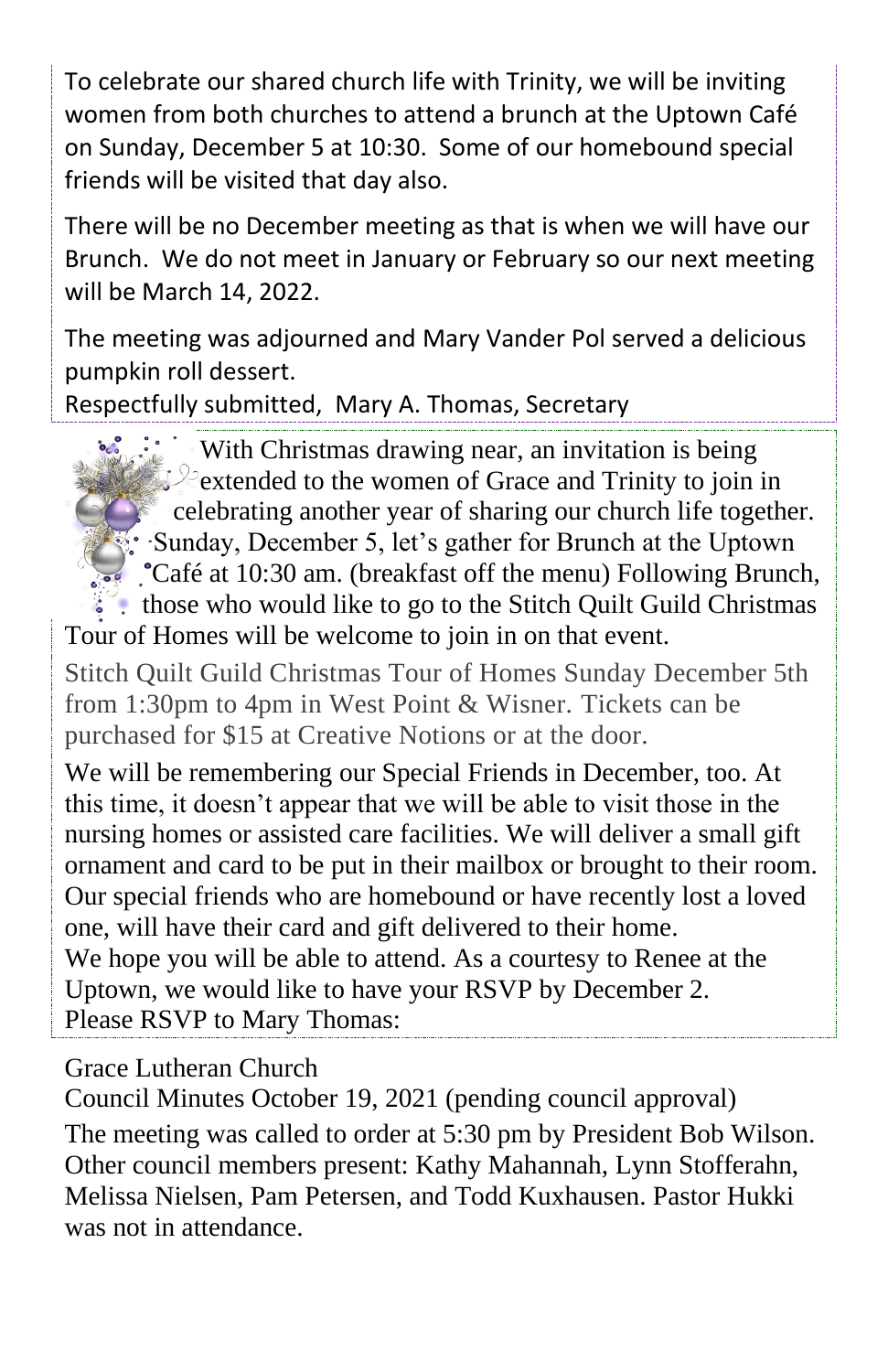Kathy moved and Pam seconded to accept the agenda. Motion carried.

Lynn moved and Kathy seconded to accept the minutes from the September 21, 2021, meeting. Motion carried.

**Pastor report:** (via email) Internship application is in progress.

Reformation is October 31 and All Saints is November 7.

#### **President's report**: no report

**Treasurer Report**: Kathy moved, and Todd seconded to accept the treasurer's report. Motion carried.

#### **COMMITTEE REPORTS:**

**Property:** Hugo is finished with the work in Sunday school room. Worship & Music: In 2022 choir will perform at Grace but not Trinity due to lack of pianist. Bells will perform at Trinity and Grace. **WELCA:** Lasagna dinner is October 20th. 280 tickets have sold. Loading quilts & LWR boxes on October 31.

**Christian Education:** Classes are going well. The kids will be handing out treats on Main Street October 28. They will lead services on Wednesdays each week during Advent. First Communion is scheduled for November 14. Two adult bible studies are scheduled to start next week on Wednesday mornings at Grace and Thursday evenings at Trinity.

**Endowment:** Todd has submitted the council requests for 2022. Endowment meeting on November 14.

**Memorial:** no report **New Member:** no report

#### **OLD BUSINESS:**

· Stained Glass Inspection – inspection was done. Only one minor area of concern and a report will be provided to Bob.

#### **NEW BUSINESS:**

- Other Council Concerns:
	- Additional council members are needed.
	- Budget meeting is scheduled for November 10th
	- Bob will contact Chad from Midwest Music Center to discuss how to update the technology in sanctuary and get screens or monitors.
	- The councils of Grace and Trinity will serve the first advent dinner before service on December 1.

**Announcements:** Next meeting will be November 16, 2021.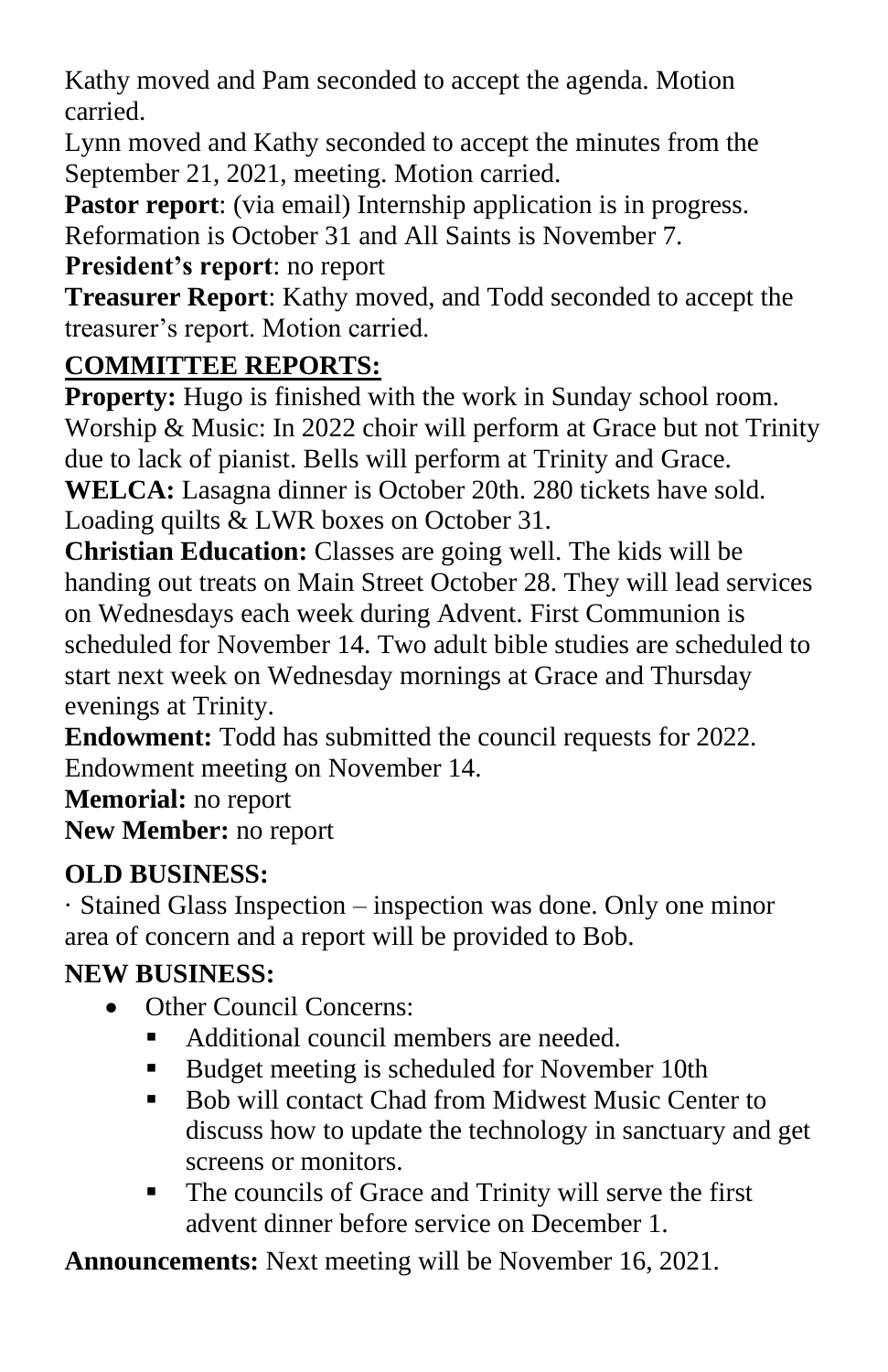Kathy moved and Lynn seconded to adjourn the meeting and it was closed with the Lord's Prayer at 7:15 pm. Submitted by Melissa Nielsen, Secretary

| Grace Lutheran Church - Financial Report – October 2021<br><b>General Fund for October</b> |                               |
|--------------------------------------------------------------------------------------------|-------------------------------|
| October<br>To see an updated list<br>please contact the office.                            | Jan-October 2021 Year to Date |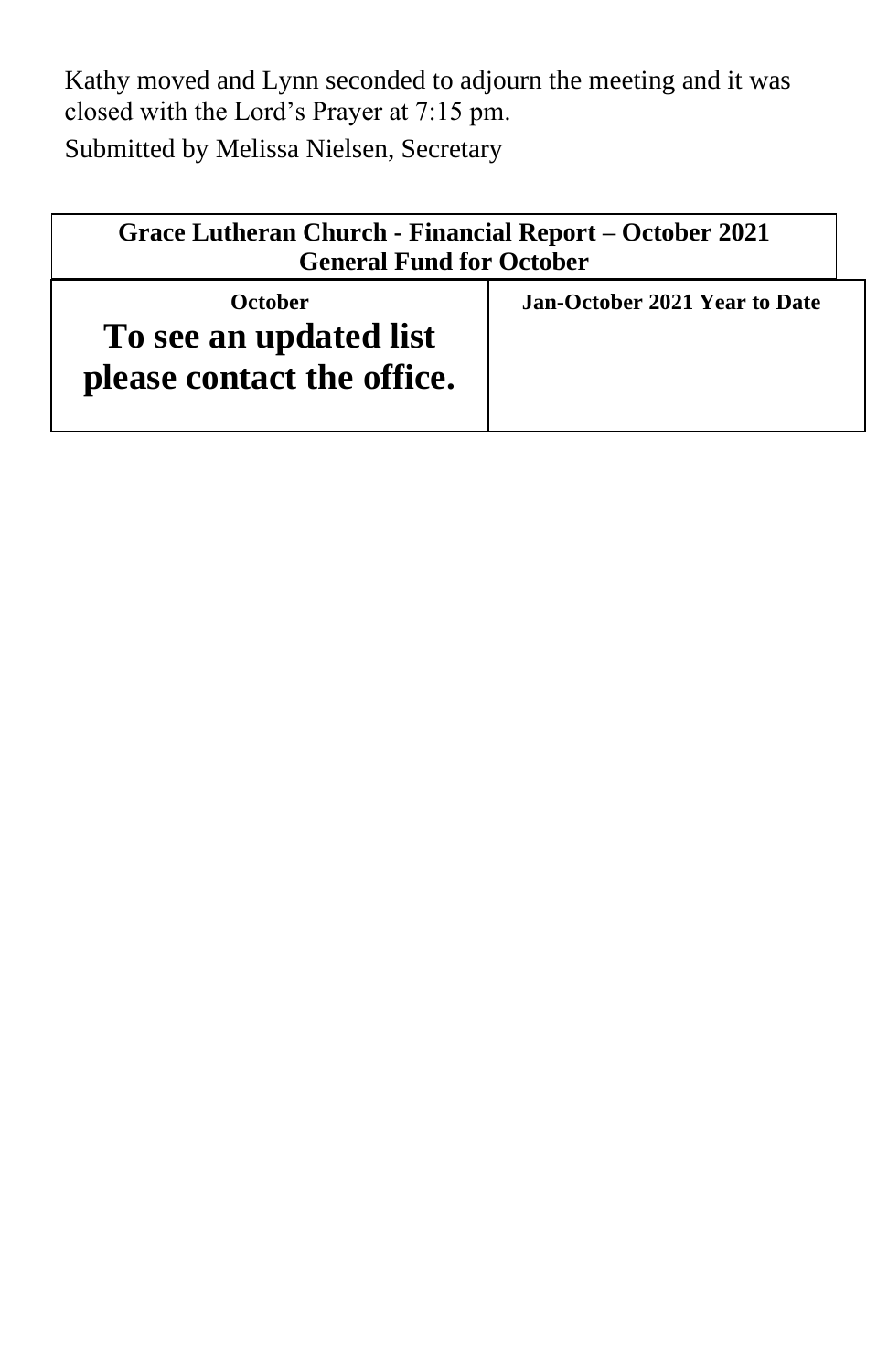

# ADVENT PROJECT 2021

Give your neighbors a fish, and they'll eat for a day. Give your neighbors a community fish farm and they'll eat for a lifetime!!

# Advent Challenge provide

# FOUR PONDS!!!! @ \$250 EACH



# I would like to donate

\$\_\_\_\_\_\_\_\_\_\_\_\_\_\_\_\_ to providing a

community fish pond.

\_\_\_\_\_\_\_\_\_\_\_\_\_\_\_\_\_\_\_\_\_\_\_\_\_\_\_

## **NAME**